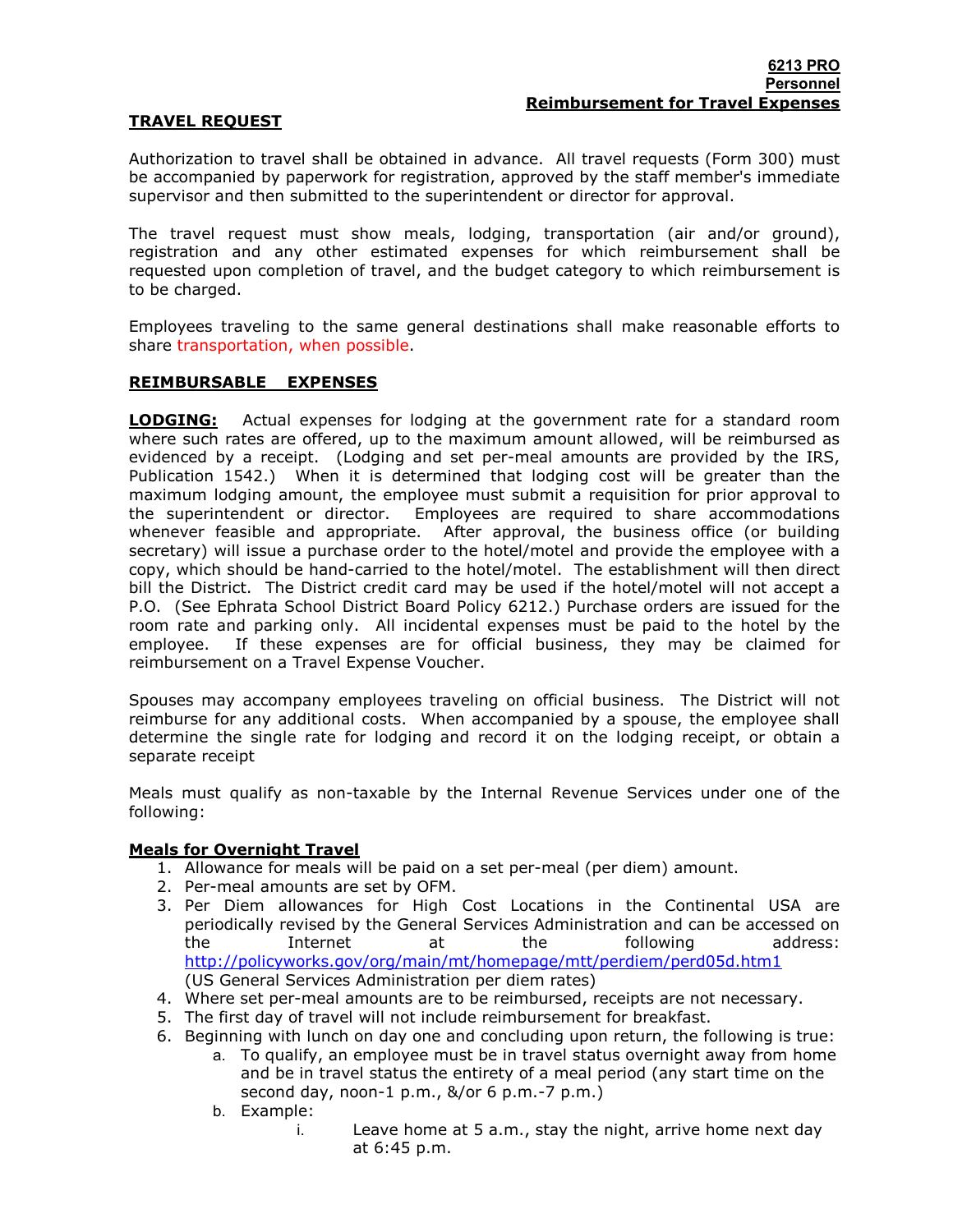- ii. The employee would get per diem for lunch & dinner the first day, breakfast & lunch the second day.
- 7. Reimbursement will not be authorized when meals are provided as part of the registration. Per Diem allowance is based on per meal and includes tax and gratuity.
- 8. Copies of the conference agenda/meeting agenda are required with reimbursement claims.
- 9. Employee must certify:
	- a. They actually incurred an out-of-pocket expense.
		- i) Choosing an out of pocket expense when a meal is provided will not be reimbursed. Itineraries are required.
		- ii) They were in travel status during an entire meal period.

# Non-Overnight (day travel out of the district) Meals:

- 1. Allowance for meals will be paid on a set per-meal (per diem) amount.
	- a. Where set per-meal amounts are to be reimbursed, receipts are not necessary.
- 2. Per-meal amounts are set by OFM.
- 3. To qualify for a meal when not spending the night away from home:
	- a. The district will not reimburse for breakfast or lunch as employees can eat before they leave, and/or pack a lunch, as on a regular work day.
	- b. The district will reimburse for dinner when the employee is on travel status for the entirety of a dinner period (6 p.m.-7 p.m.)
	- c. With prior authorization from the Superintendent, or designee when the superintendent is unavailable, a bonafide business meal(s) with a copy of the receipt including what was discussed and who was paid for.
- 4. Employee must certify:
	- a. They actually incurred an out-of-pocket expense
		- i. Choosing an out-of-pocket expense when a meal was
		- provided will not be reimbursed. Itineraries are required.
	- b. They were in travel status during a dinner period

MILEAGE: Inside the district: Reimbursement allowed only when approved in advance by the staff member's supervisor. When travel is a necessary part of performing one's work, the staff member may receive blanket approval for the year.

A mileage report is to be submitted each month for reimbursement of mileage in a personal vehicle inside the district. The report must show each point of departure and destination. This report must be submitted to the district business office by the first day of the month. Payment will occur through the district's accounts payable system.

Outside the District: Reimbursement allowed only in connection with an approved travel request. Reimbursement shall be at the rate set by the superintendent. Use of a private vehicle must have prior approval by the superintendent or director. If more than one staff member is attending the meeting/event, car pooling (one vehicle per every four people) is required to eliminate the expense of multiple people driving.

Taxi, Parking, Toll: Reimbursement allowed for these expenses with receipt.

ALL OTHER EXPENSES: All expenses to be reimbursed, except the above mileage reimbursement, must be reported on the Expense Report (Form 302) and have a copy of the approved Travel Request (Form 300) attached with any required receipts, as described previously. Payment will occur through the district's accounts payable system.